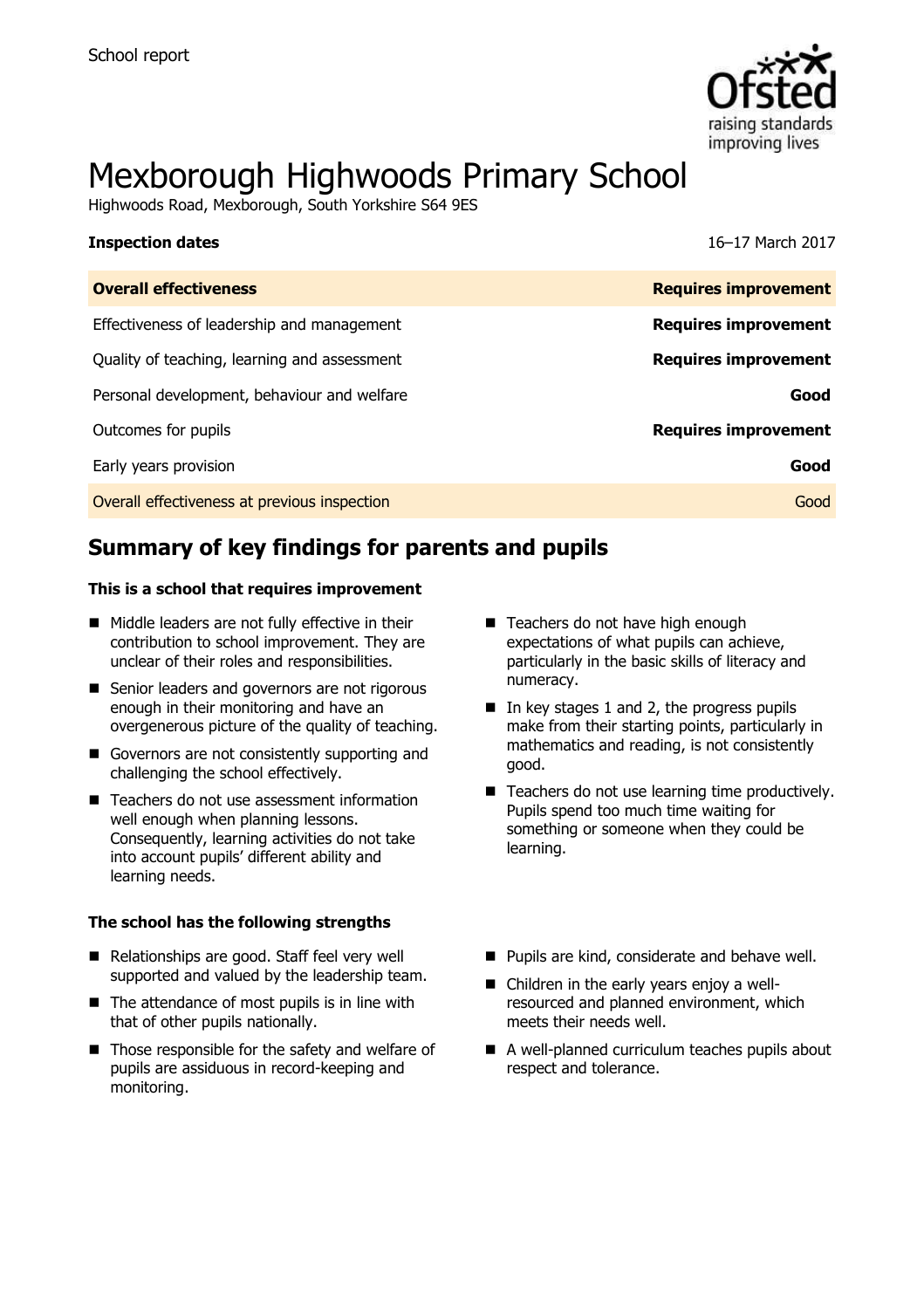

# **Full report**

### **What does the school need to do to improve further?**

- Improve the quality and impact of leadership and management by ensuring that:
	- middle leaders, including the special educational needs coordinator, have a clear idea of their roles and responsibilities and are held to account for the impact of that role in driving school improvement
	- senior leaders and governors have an accurate and up-to-date view of the quality of teaching through regular and rigorous monitoring
	- governors fully understand the information they receive from the school so that they are in a better position to challenge and support the school effectively.
- Improve the quality of teaching, learning and assessment across the school by ensuring that teachers:
	- have higher and more realistic expectations of what pupils can achieve, particularly in basic literacy and numeracy skills
	- use assessment information more effectively to inform teaching and secure better progress for pupils of all abilities and needs
	- make better use of learning time for productive learning.

An external review of governance should be undertaken in order to assess how this aspect of leadership and management may be improved.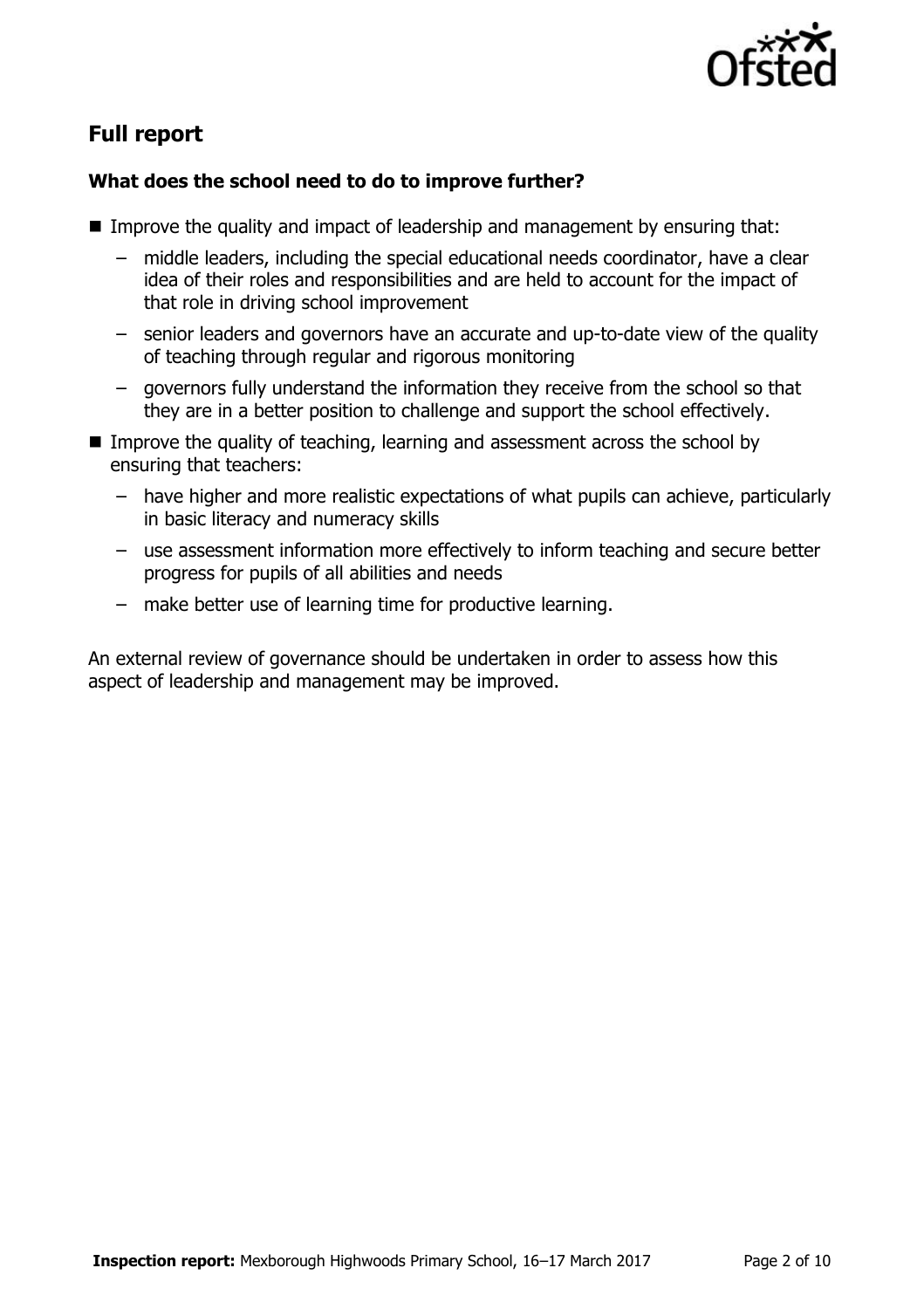

## **Inspection judgements**

#### **Effectiveness of leadership and management Requires improvement**

- Senior leaders, alongside those who have given formal support to the school, have monitored, identified and improved weak teaching within the school. However, they have not kept up to date with this monitoring and their actions lack rigour. Consequently, they have an overly positive opinion of the quality of teaching across the school.
- Middle leaders, many who are new to post, have not developed the appropriate skills to effectively support the drive for school improvement. The leadership of the provision for pupils who have special educational needs and/or a disability, in particular, requires improvement. Pupils who need support are not accurately identified.
- Staff are very supportive of senior leaders. They are highly enthusiastic and want the pupils to be happy, well cared for and well educated in their school. This means they work well together and have created a cohesive team.
- School leaders have ensured that pupils benefit from a curriculum that excites them and gives them a broad range of opportunities, for example girls football clubs, choirs and performing productions such as 'Bugsy Malone'. Specialists, such as Rotherham football club and an arts award trainer, ensure the good quality of these clubs.
- Pupils' personal and spiritual, moral, social and cultural development is good. Numerous clubs and trips, such as to the Houses of Parliament, help pupils learn about the world around them, as does focused learning about different religions and beliefs. The primary school physical education and sports funding is used to enhance the curriculum further and support good improvement in skills.
- Senior leaders have used pupil premium funding well in supporting the academic, and particularly the pastoral, needs of disadvantaged pupils. For example, the learning mentor supports these pupils, and often their families, well and some benefit from trips and clubs that they would otherwise not be able to experience.
- Few pupils are supported by special educational needs funding in the school. However, the spending of this funding is not always as effective as it could be, largely due to current weaknesses in identifying pupils' needs accurately.

### **Governance of the school**

Governors are enthusiastic and dedicated to supporting school improvement. Governors have ensured that finances are well spent and they keep a close eye on spending. At the moment, they do not have a clear enough understanding of what is happening in school and, therefore, the challenge and support they offer school leaders is not as successful as it could be. Governors have a range of skills that they could use to better effect to help school improvement.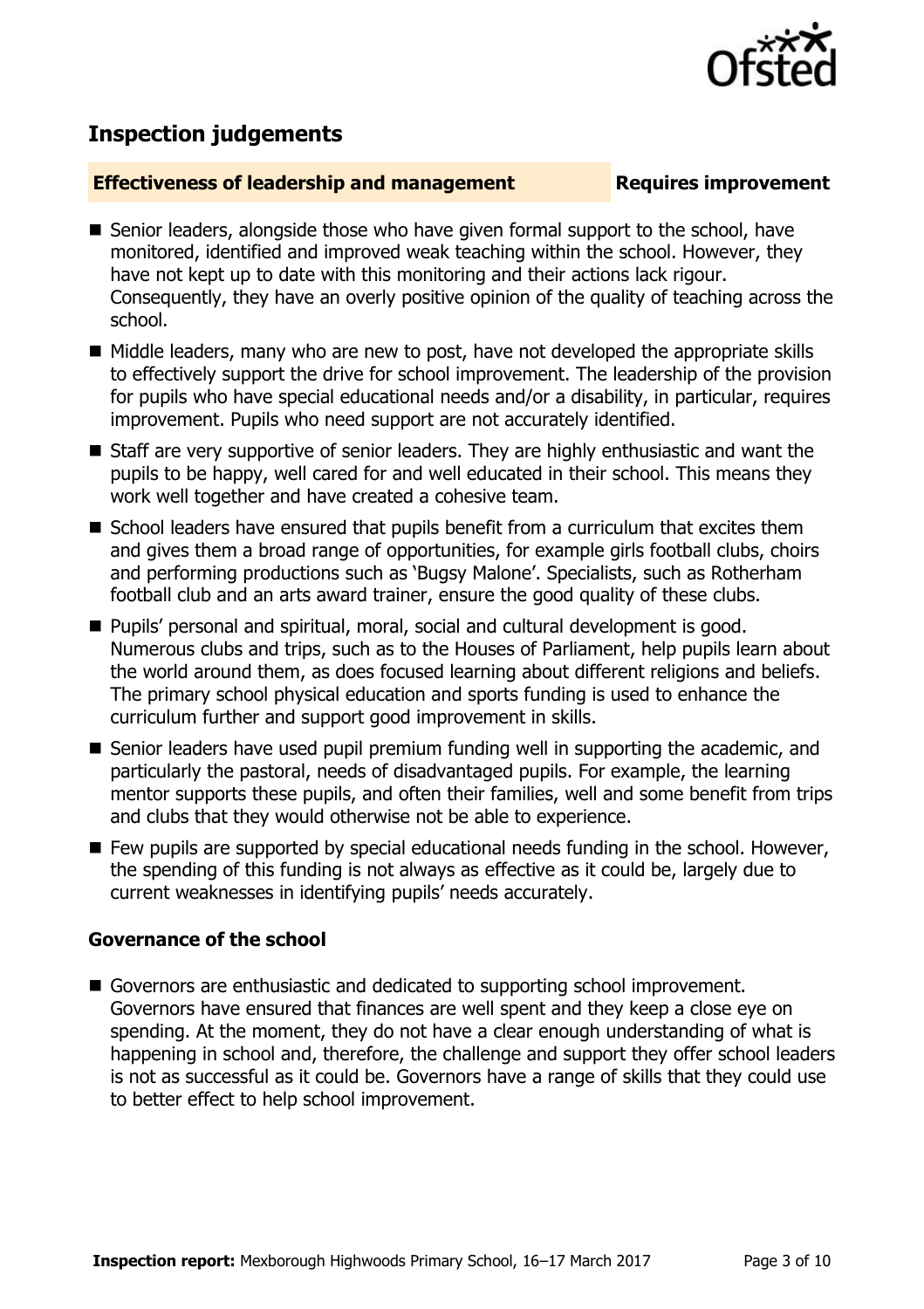

### **Safeguarding**

- The arrangements for safeguarding are effective.
- Staff responsible for the recording and implementation of recruitment checks and training needs are highly efficient and well organised. Consequently, all staff have upto-date training and they know their responsibilities regarding keeping pupils safe. A learning mentor, who is also the deputy designated safeguarding lead, has developed good relationships with families and pupils that may need support. Her liaison with other agencies, when appropriate, is good and her documentation is detailed and extremely well organised.

#### **Quality of teaching, learning and assessment Requires improvement**

- Teaching requires improvement, as teachers do not have sufficiently high and realistic expectations of what pupils can achieve, particularly in basic literacy and numeracy skills. Consequently, pupils often make slow progress in learning basic spellings and punctuation as these are not consistently and appropriately taught by teachers.
- Teachers use a pre-learning assessment tool to identify what pupils know before they begin to learn a new concept. However, they do not plan learning activities to take into account this information. Consequently, pupils of all abilities are often completing the same task, which does not allow them to learn at the rate relative to their abilities.
- Too often, pupils spend time in lessons waiting for adults to explain what they should be learning next. This is because work is often too easy or too hard or sometimes because they do not have the skills to access the learning activity so learning slows down.
- Teachers' expectations of behaviour are consistently high but when the quality of teaching is not good, a few pupils become fidgety and distracted.
- Teachers have built good relationships with pupils and this means pupils confidently ask questions when they do not understand and are willing to take risks and learn from mistakes they may make.
- Teaching assistants are knowledgeable and skilled at teaching and make a positive contribution to the learning that takes place in the classroom.

#### **Personal development, behaviour and welfare Good**

### **Personal development and welfare**

- The school's work to promote pupils' personal development and welfare is good.
- Pupils enjoy taking on roles of responsibility and do so very well, particularly in Year 6.
- Pupils feel safe and are well educated about how to keep themselves safe, particularly on the internet.
- Adults make sure pupils have lots of opportunity to develop their skills and knowledge of England, for example when they learn how to use the London Underground.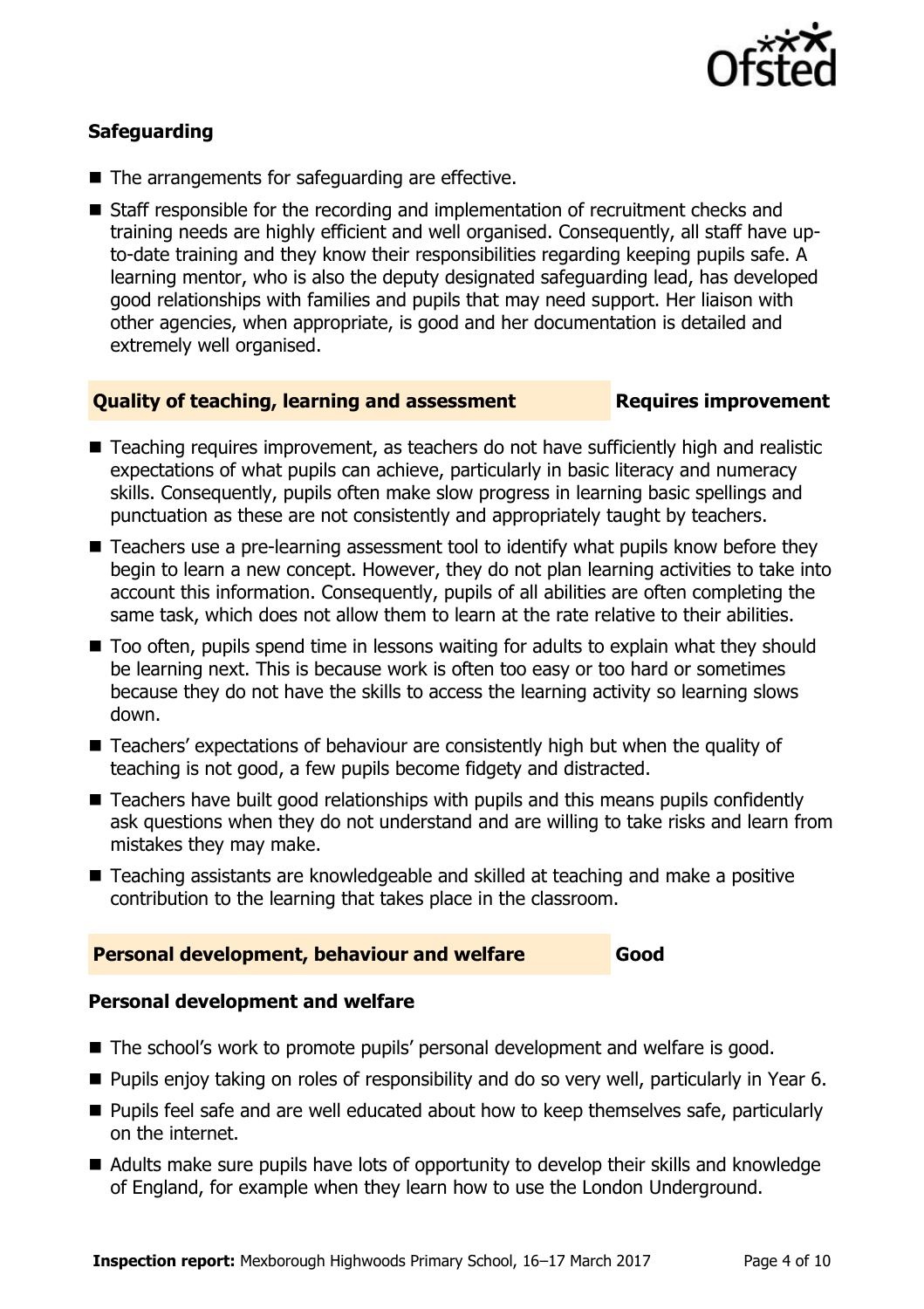

- **Pupils learn to listen and respect the opinion of others while they debate subjects in** philosophy lessons.
- **Pupils are proud of their school and of their achievements. Assemblies and other forms** of celebration, such as house points, help everybody, including parents, share in celebrating success.

#### **Behaviour**

- The behaviour of pupils is good. They conduct themselves well during the school day. They move around the school demonstrating kindness and courtesy to those they meet, including visitors.
- $\blacksquare$  Pupils enjoy coming to school and attendance for the majority of pupils is the same as other pupils nationally.
- **Pupils have a very good understanding of what bullying is, including cyber bullying.** They speak confidently about how infrequently bullying happens in their school. They also know that they can turn to any adult or the learning mentor if they need to discuss a sensitive or worrying issue.

### **Outcomes for pupils Requires improvement**

- Too many pupils do not make the progress they are capable of from their starting points in a range of subjects. Therefore, outcomes require improvement.
- **Progress and attainment in mathematics has been low, particularly for Year 6 pupils,** for the last two years. Outcomes in mathematics for the current Year 6 are more positive than previously seen but this is not consistent across the school.
- **Pupils'** outcomes in reading in 2016 were well below that of other pupils of the same age nationally with the same starting points. This low achievement can be seen in some other year groups currently in school, particularly key stage 2. Although leaders have taken action to tackle this weaker progress, the quality of teaching is not yet consistently strong enough to ensure that pupils make accelerated progress.
- **Pupils who have low attainment are frequently misdiagnosed as having special** educational needs. They have targets which are not clear or measurable. The support they are given is not monitored adequately enough. Consequently, these pupils do not make good progress.
- The introduction of a structured phonics-teaching programme has supported improvements in phonics for younger pupils. Results in the phonic screening checks in Year 1 and Year 2 have shown signs of steady improvement so that they now reach levels close to, or at, those of other pupils of the same age nationally.
- Disadvantaged pupils generally make progress and reach levels of attainment that are, although lower than other pupils nationally of the same age, equal to or better than that of their peers in school. This positive progress is often due to the well-planned and good-quality intervention of teaching assistants.
- Pupils at the end of Year 2 in 2016 made great improvements in their levels of attainment in reading, writing and mathematics compared to pupils in Year 2 in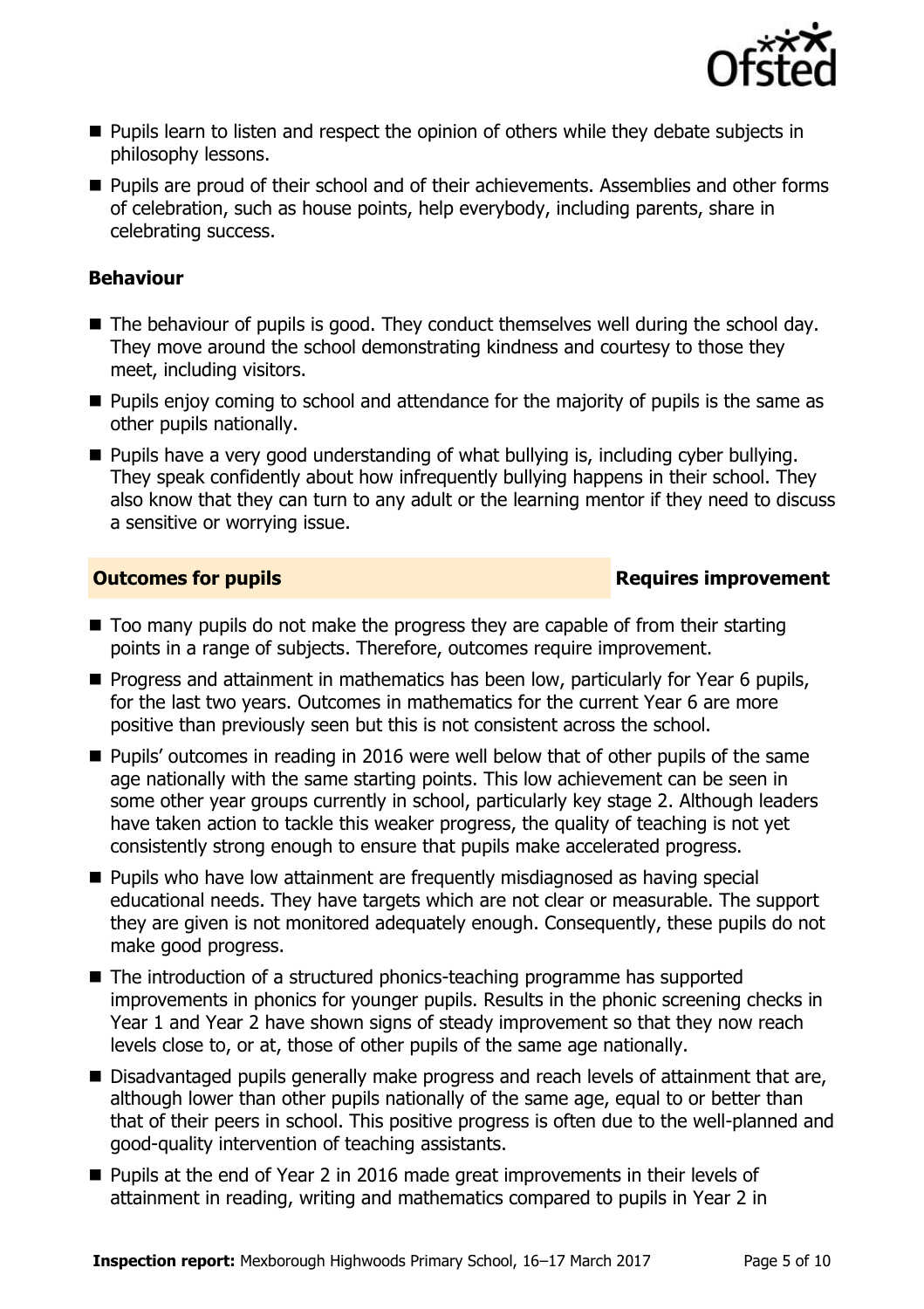

previous years.

■ Current pupils in Year 6 are making strong progress across a range of subjects. These pupils are already reaching higher levels of attainment than the previous year's Year 6 pupils.

#### **Early years provision Good Good**

- Young children learn in an environment that is well planned and resourced to help them make good progress in all the key areas of learning. The good progress they make from starting points that are typical and sometimes slightly lower than typical, for their age, enables them to be well prepared as they move into key stage 1.
- The behaviour of children is good. They are kind and happy children who demonstrate that they can play well together and are happy to share resources with their friends.
- Girls and boys access all the different outdoor and indoor activities with equal enjoyment.
- Children's personal development is good. They are encouraged to learn a range of skills and take on roles of responsibilities. Children relish the job of serving the desserts at lunchtime and tiding up at the end of a learning session.
- Adults know when to stand back and let children learn and when to give valuable interactions to help guide learning. A child who was left alone demonstrated perseverance and fine motor skills when tying string to building blocks.
- Some adult-led sessions are overly long which inhibits learning in some skills and means some children struggle to maintain concentration.
- Leaders have an accurate idea of how children learn and how well they are doing. This helps adults set appropriate learning, which enables children to make good progress.
- Parents make good contributions to their children's learning. Home visits enable parents to contribute prior to their child starting school, and electronic 'learning journeys' mean they can contribute online to their child's successes, which some choose to do.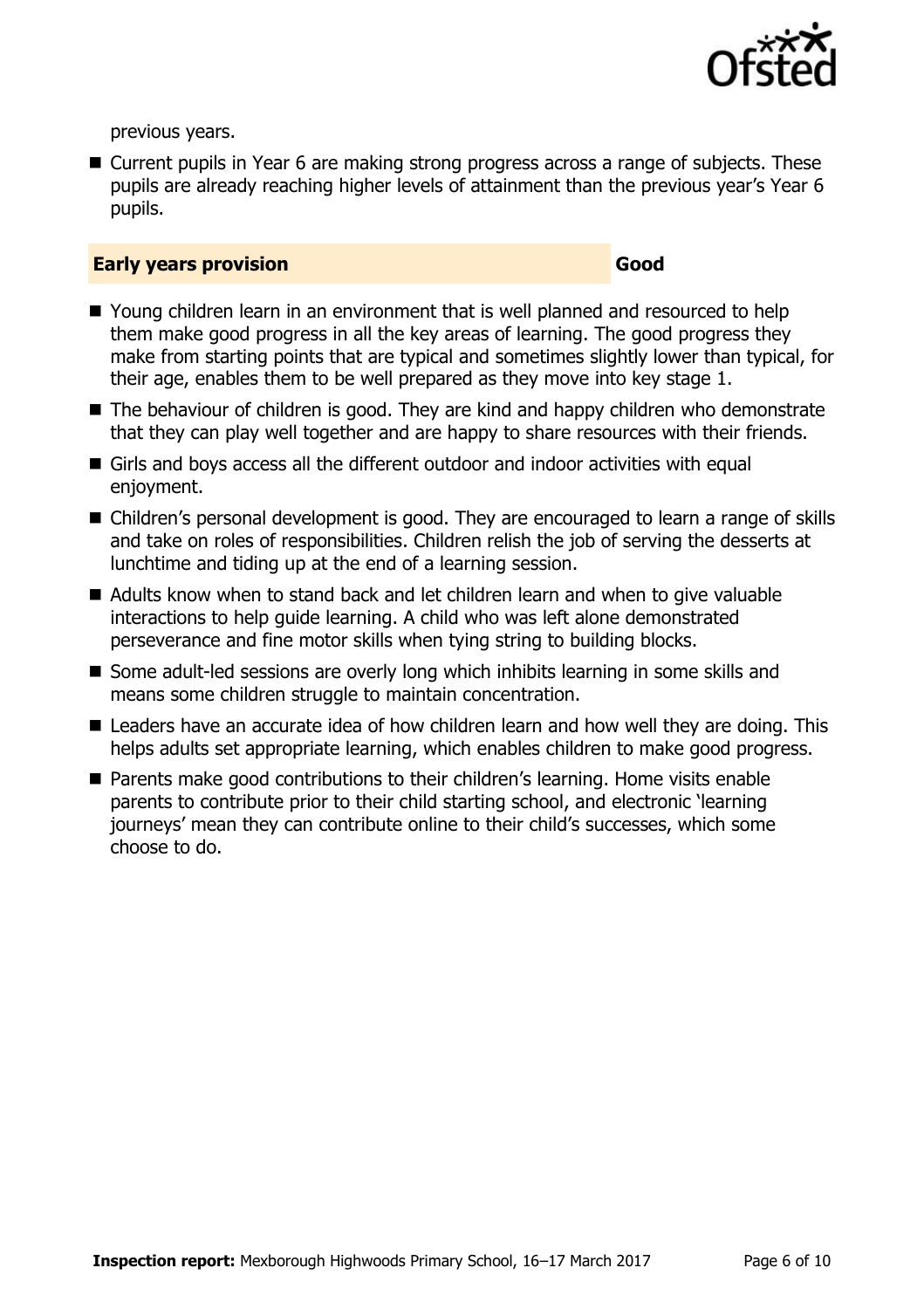

# **School details**

| Unique reference number | 106748    |
|-------------------------|-----------|
| Local authority         | Doncaster |
| Inspection number       | 10023945  |

This inspection was carried out under section 8 of the Education Act 2005. The inspection was also deemed a section 5 inspection under the same Act.

| Type of school                      | Primary                         |
|-------------------------------------|---------------------------------|
| School category                     | Maintained                      |
| Age range of pupils                 | 4 to 11                         |
| Gender of pupils                    | Mixed                           |
| Number of pupils on the school roll | 182                             |
| Appropriate authority               | The governing body              |
| Chair                               | Jan Smith                       |
| <b>Headteacher</b>                  | <b>Graham Rhodes</b>            |
| Telephone number                    | 01709 583 273                   |
| Website                             | www.highwoods.doncaster.sch.uk  |
| <b>Email address</b>                | head@highwoods.doncaster.sch.uk |
| Date of previous inspection         | 25-26 September 2012            |

### **Information about this school**

- This is a smaller than average-sized primary school.
- Most pupils are of White British heritage.
- The proportion of pupils who receive additional support for special educational needs and/or disabilities, is higher than average.
- The proportion of disadvantaged pupils is well above average.
- Since the last inspection, there has been considerable change to the leadership team. The headteacher took up post in September 2015, following several years in the role of deputy headteacher.
- The school is expecting to convert to academy status in June 2017.
- The school meets requirements on the publication of specified information on its website.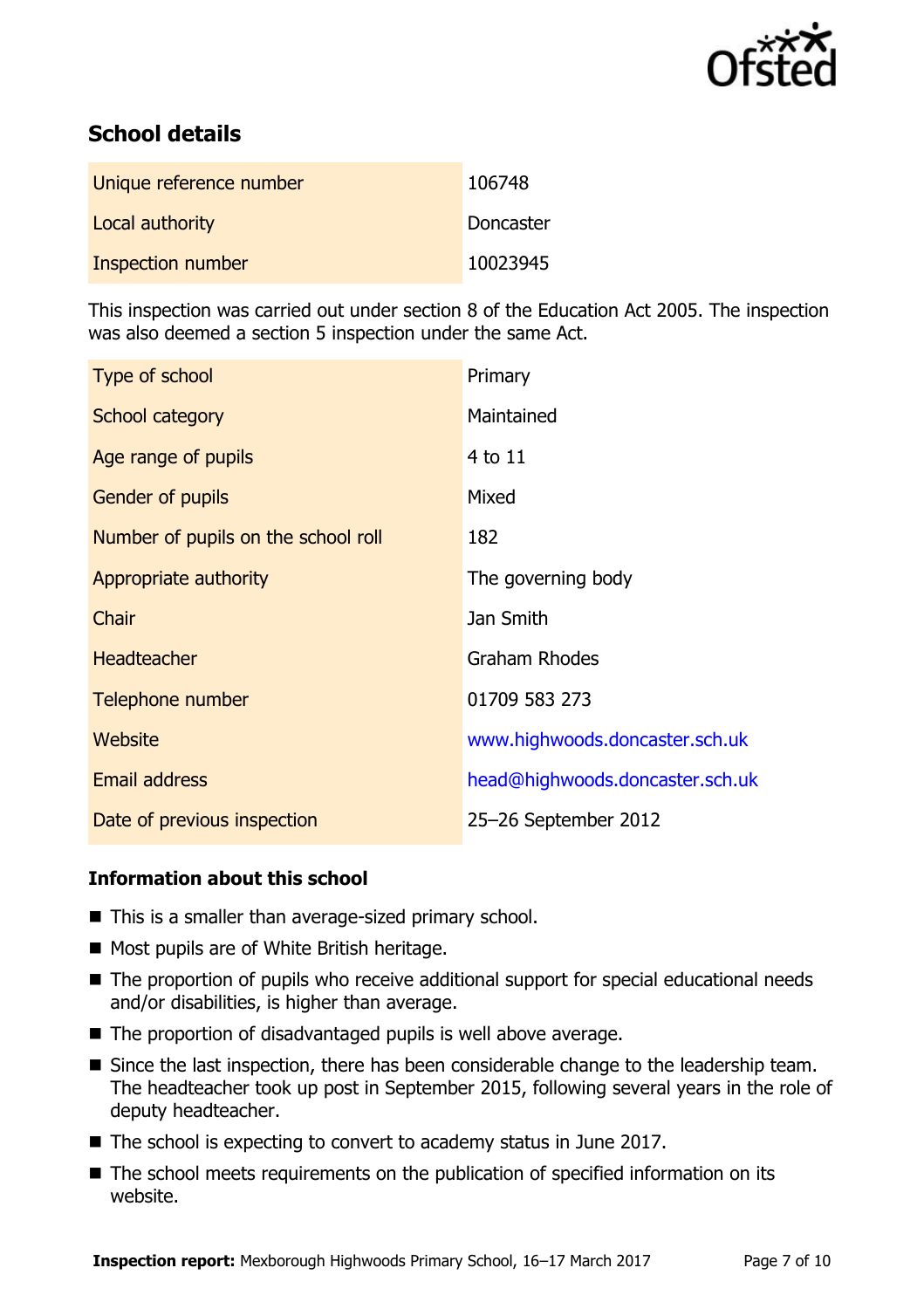

- The school has been receiving support from Partners in Learning, which was brokered by the local authority.
- The school meets the government's current floor standards which are the minimum expectations for pupils' attainment and progress in English and mathematics by the end of Year 6.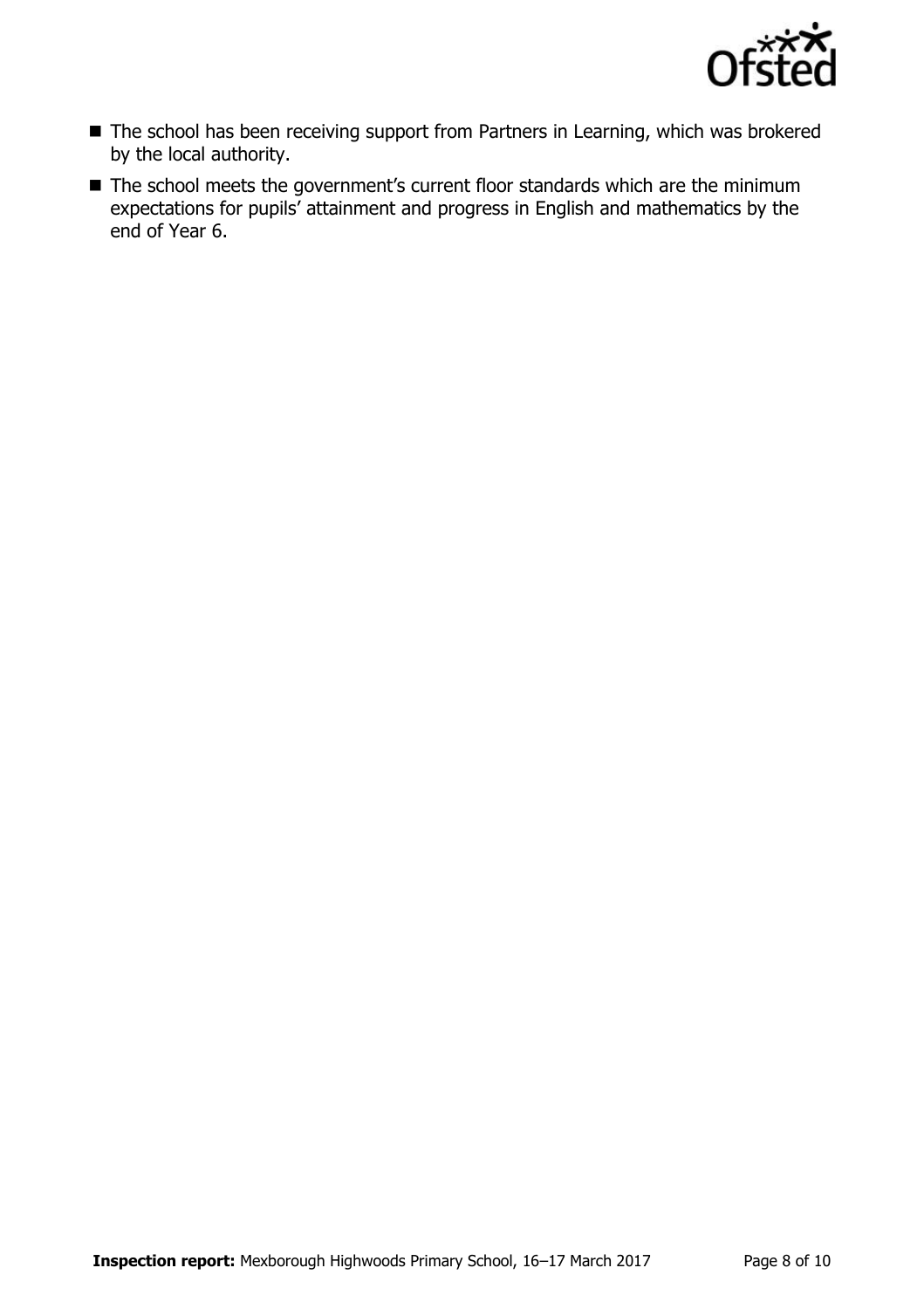

# **Information about this inspection**

- This inspection was carried out over two days with three inspectors being present on the second day.
- The headteacher and deputy headteacher took part in a large number of lesson observations alongside the inspection team and also looked at pupils' work in books with the inspection team.
- Members of the inspection team met with pupils informally and formally and listened to them read. They also spoke to pupils about their work in books.
- Inspectors met and spoke with representatives of the governing body, external advisors, middle and senior leaders and teaching and non-teaching staff.
- The behaviour of pupils was observed throughout the two days.
- Twenty-three responses from the 27 members of staff were taken into account, as were 13 responses from pupils from the relevant questionnaires. There were no responses from parents to Parent View.
- A range of documents and policies regarding safeguarding, pupil and teacher performance and the monitoring of teaching and learning were studied.

#### **Inspection team**

| Jo Sharpe, lead inspector | Her Majesty's Inspector |
|---------------------------|-------------------------|
| <b>Elizabeth Lawley</b>   | Ofsted Inspector        |
| Lynda Florence            | <b>Ofsted Inspector</b> |